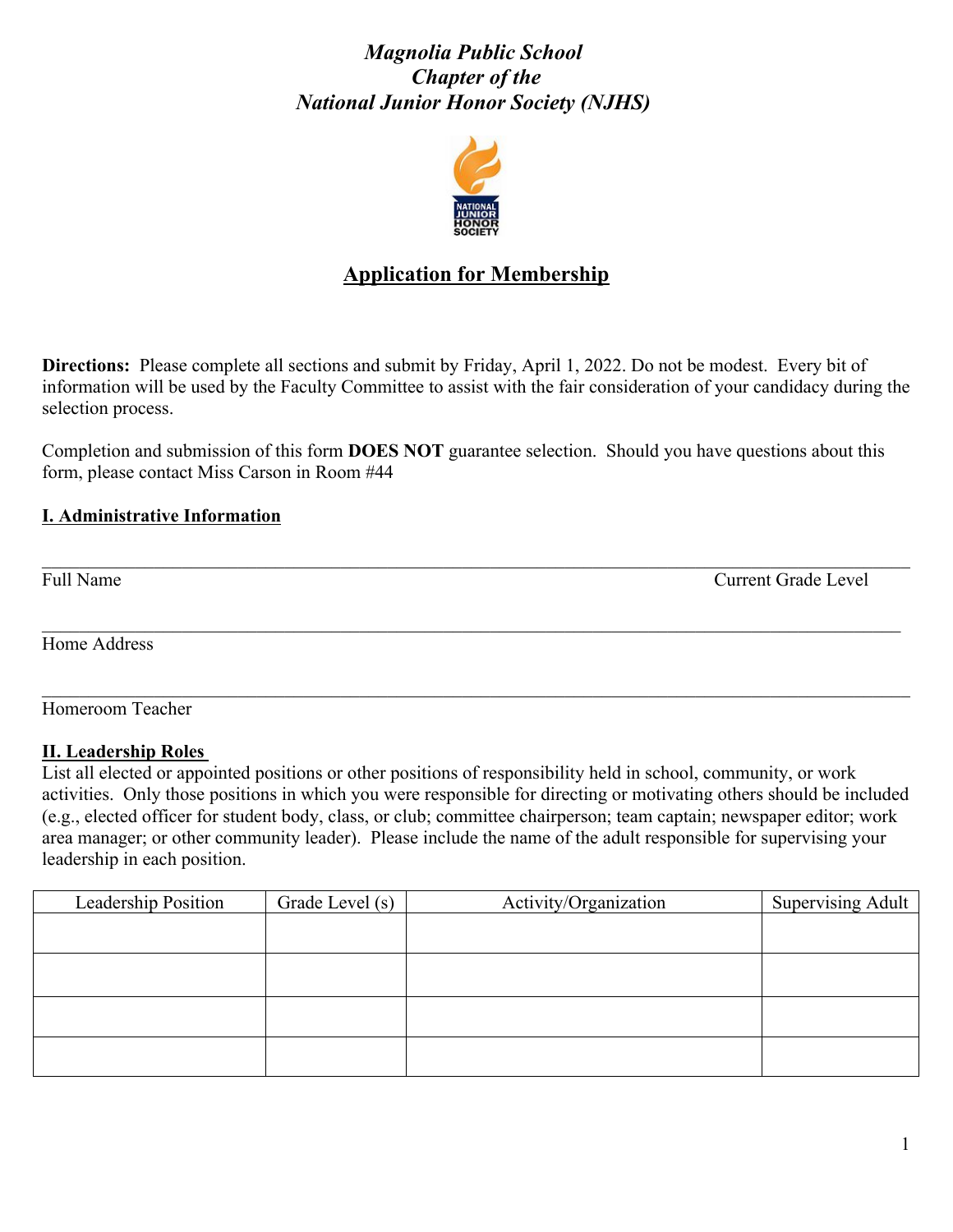# **III. Service Activities**

List past service activities in which you have participated. These can be individual, or group service projects done either in or out of school. Generally, service activities are those that are done for or on behalf of others (not including family members) for which no compensation (monetary or otherwise) has been given. On the appropriate line please name an adult supervisor who can verify your participation in each activity. List the estimated number of hours you invested while performing this service.

| <b>Activity</b> | <b>Hours of Service</b> | <b>Supervising Adult</b> |
|-----------------|-------------------------|--------------------------|
|                 |                         |                          |
|                 |                         |                          |
|                 |                         |                          |
|                 |                         |                          |
|                 |                         |                          |
|                 |                         |                          |
|                 |                         |                          |
|                 |                         |                          |

## **IV. Citizenship Part 1 – Other School Based Activities**

List all other school-based activities (not noted above) in which you have participated in school which promote citizenship. Include teams, clubs, musical groups, etc., and any significant accomplishments in each.

| <b>Activity</b> | <b>Accomplishments</b> |
|-----------------|------------------------|
|                 |                        |
|                 |                        |
|                 |                        |
|                 |                        |
|                 |                        |
|                 |                        |
|                 |                        |
|                 |                        |
|                 |                        |

### **V. Citizenship Part 2 – Community**

List other current community activities *outside of school* and/or major accomplishment that you have not previously listed which promote citizenship. These should be any activities outside of school in which you participated for the betterment of your community (e.g., religious groups, club sponsored outside of school, Boy or Girl Scouts, community art endeavors, etc.). Do not repeat participation already listed above. Please include the name of the supervising adult.

| <b>Activity</b> | <b>Hours of Service</b> | <b>Supervising Adult</b> |
|-----------------|-------------------------|--------------------------|
|                 |                         |                          |
|                 |                         |                          |
|                 |                         |                          |
|                 |                         |                          |
|                 |                         |                          |
|                 |                         |                          |
|                 |                         |                          |
|                 |                         |                          |
|                 |                         |                          |